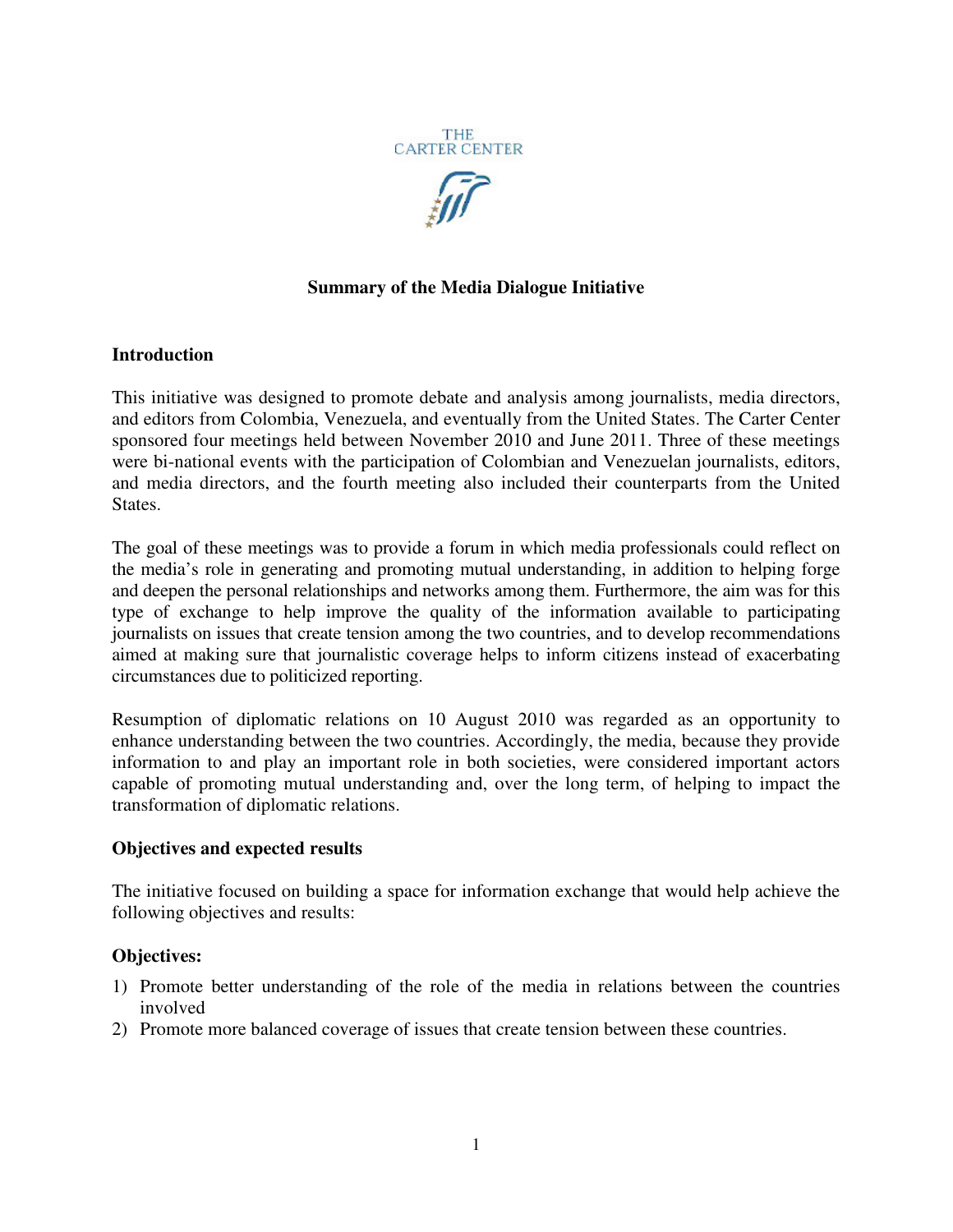## **Results:**

- 1) Deeper and better understanding among participants by establishing interpersonal relationships and professional networks.
- 2) Improved quality of information available to participants regarding issues that lead to tension.

### **Description of activities**

Summoned through a process involving several consultations were editors, media directors, and journalists from a variety of media outlets representing both the ruling party and the opposition in Venezuela, as well as representatives from a broad spectrum of opinions in Colombia. Prestigious scholars were also invited to each of these meetings.

### **1. The first Colombian – Venezuelan media dialogue**

This first meeting, held in Caracas in November 2010, dealt with two central themes: analysis and discussion of bilateral relations between the two countries and the coverage afforded by media to major bilateral issues in both countries. This meeting was designed to allow participants to exchange information, perspectives, and experiences through presentations and remarks made by experts.

Dialogue began among participants in an atmosphere of blatant mistrust. Heated discussion ignited over the relationship between the media, politics, and power in both countries. This discussion dealt with the role of journalism in building either a good or a bad bilateral relationship, and the most sensitive points of tension and crisis. Participants agreed that the vulnerability of relations between both countries was due to the vast influence of their presidents' personal popularity, involving intense disputes between them and coverage of binational issues often yielding to the influence of these personal attacks. There were differences among participants' views on the role of the media as to whether it should lean toward strengthening relations between these countries or concentrating chiefly on conveying reliably factual information.

Throughout these conversations it became evident that deeper understanding necessarily entailed analysis of past media coverage to thoroughly demonstrate the nature of its quality vis-à-vis major bi-national issues beyond "value judgments" and perceptions. Consequently, a decision was made to conduct an analysis of media coverage. It should be pointed out that the meeting succeeded in bringing together high-profile newspaper directors and editors from the private and public sector, even from opposing sectors within the same country, as in the case of Venezuela.

### **2. The second Colombian – Venezuelan media dialogue**

The second meeting was held in Bogotá in February 2011 and exchanges taking place there revolved around several issues, such as the role of journalists in representing reality, the relationship between information sources and quality of journalistic work, transformation of bilateral relations between the two countries, and coverage of situations in the border area.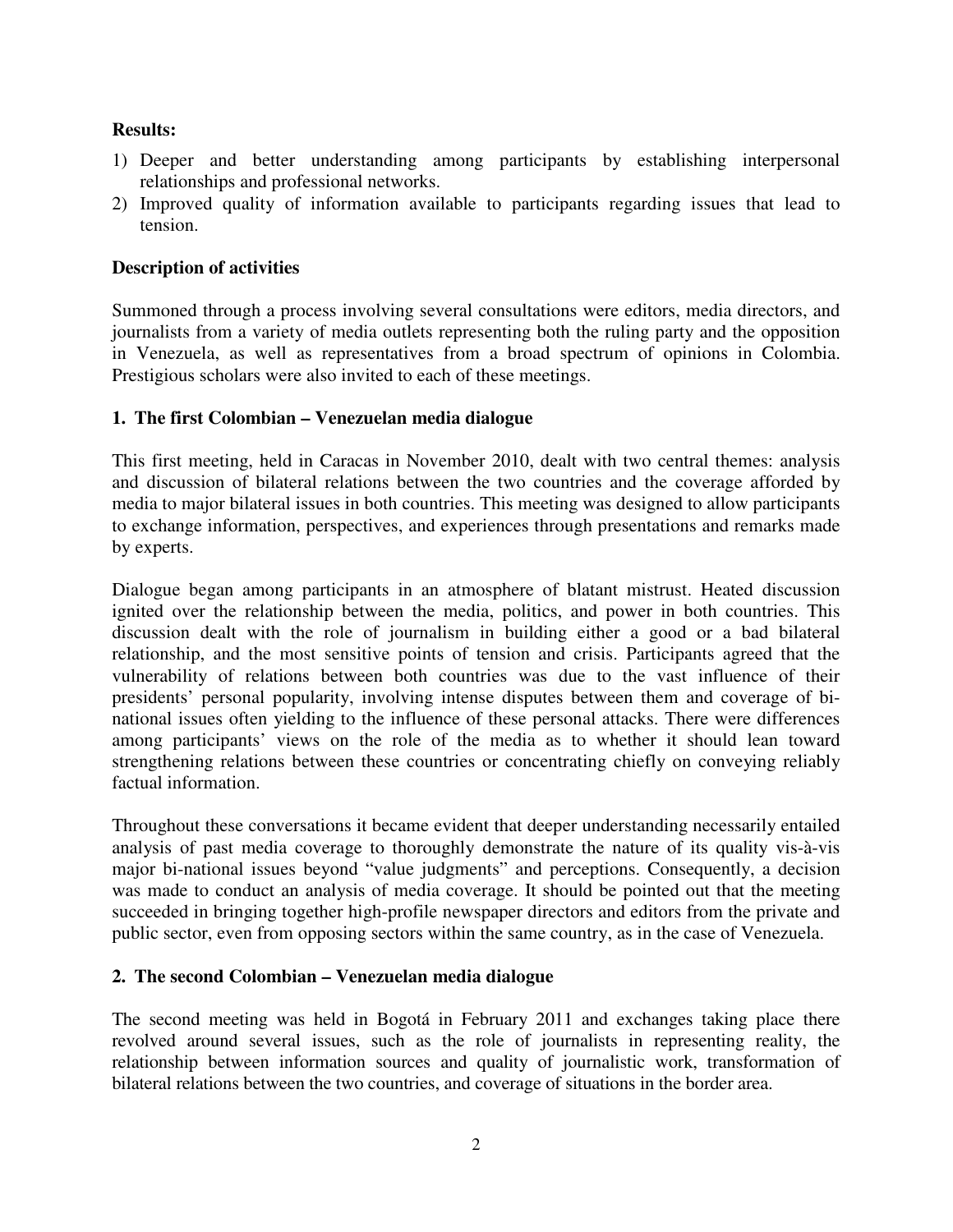Responding to a need expressed at the first meeting, this second meeting included representatives of various media outlets linked to the border areas between both countries. This participation opened up dialogue on considering the need to transform an approach markedly linked with decisions made in the capitals of both countries into a view more closely linked with the impact of confrontational relations on citizens living along the border. Regarding this issue, we should underscore the presence and eyewitness accounts of two media professionals from the border areas, which helped to broaden understanding of this issue.

### **3. The third Colombian - Venezuelan media dialogue**

The third meeting was held in May 2011 in the border city of Cúcuta, Colombia to analyze the reality along the border and media coverage in both countries. The nature of this meeting differed from prior meetings because of its thematic approach (the situation at the border) and because it actually took place within the social and geographical area being analyzed (the Colombian-Venezuelan border).

A local Venezuelan priest presented an overview of the difficult circumstances experienced by inhabitants of the Colombian-Venezuelan border, including those stemming from illegal fuel trafficking and urged participants to consider border problems in a comprehensive, humane fashion and not merely from the perspective of security and economics. The ensuing dialogue dealt with the quality of coverage regarding border issues and its consequences for inhabitants there.

The same day, as part of the agenda of activities, participants visited a community located along the border between Colombia and Venezuela. The visit served as a meeting place for journalists, scholars, and inhabitants, who expressed the need for entities in the region to maintain closer links to their own national media.

Journalists opened up a substantial discussion session on the issues covered, including suggestions and potential actions to improve the quality of journalistic coverage on issues of binational interest between Colombia and Venezuela.

### **4. The fourth media dialogue Colombian – United States - Venezuelan**

The trilateral media dialogue among journalists, editors, and newspaper directors from Colombia, the United States, and Venezuela was held in Atlanta, Georgia in June 2011. This meeting was the result of the group's conversations on the importance of dealing with the triangulation that frequently affects U.S.-Venezuelan-Colombian relations and sought to offer an opportunity for prominent journalists, editors, and media directors to share information on features of trilateral media coverage. The meeting lasted two days and alternated between presentations, commentaries, and dialogue among participants.

This meeting began with presentations made by three foreign policy experts from Venezuela, Colombia, and the U.S., all focusing on the "triangulation" of relations between these three countries, describing how this phenomenon came about, how it is undergoing modifications, and the potential risk of recurrence. As part of this panel, a journalist from each of these three countries commented on the presentation based on his/her own experience and knowledge. This